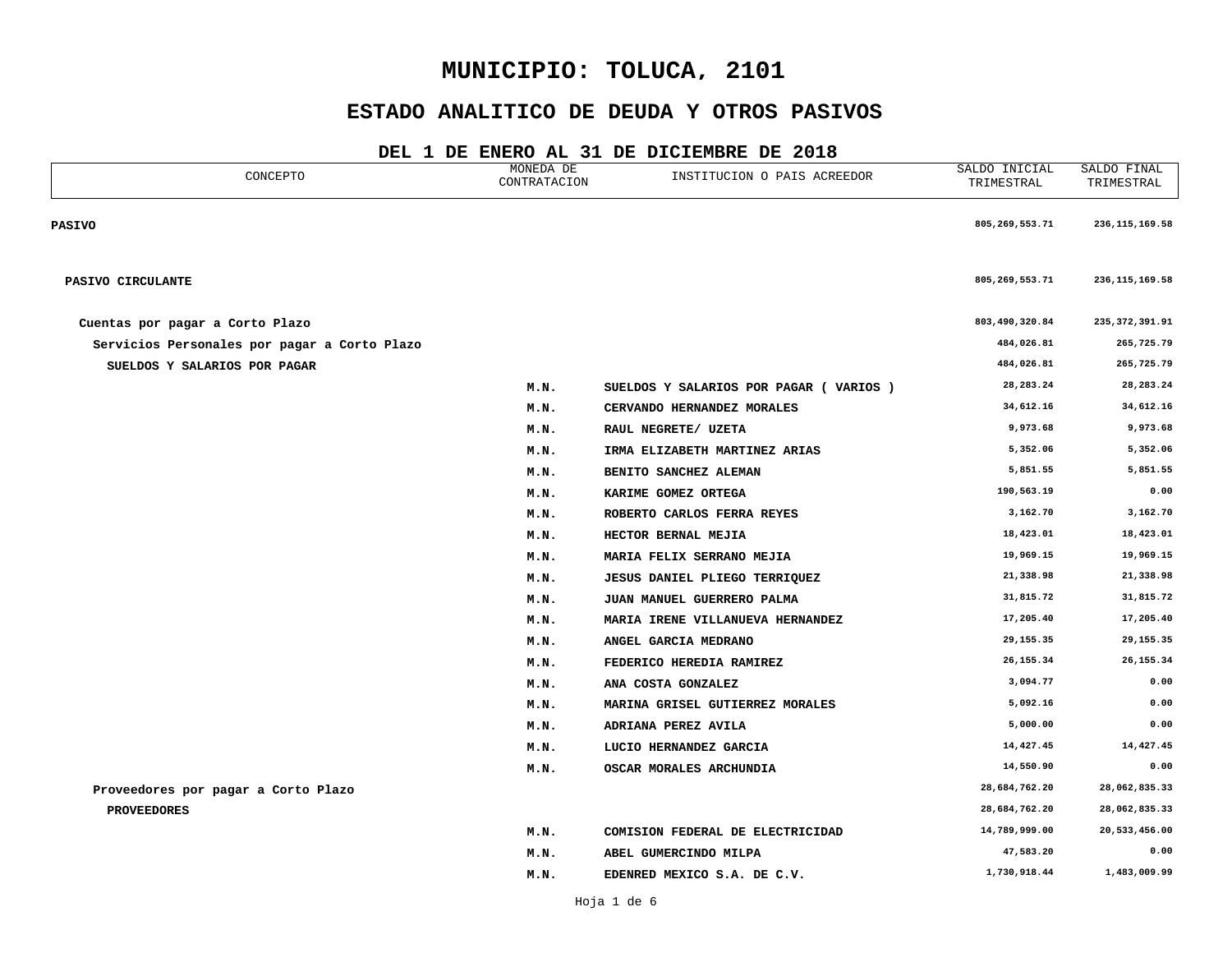### **ESTADO ANALITICO DE DEUDA Y OTROS PASIVOS**

| CONCEPTO                                                | MONEDA DE<br>CONTRATACION | INSTITUCION O PAIS ACREEDOR                                                               | SALDO INICIAL<br>TRIMESTRAL | SALDO FINAL<br>TRIMESTRAL |
|---------------------------------------------------------|---------------------------|-------------------------------------------------------------------------------------------|-----------------------------|---------------------------|
|                                                         | M.N.                      | ENRIQUE REYES DAVILA                                                                      | 9,372.80                    | 0.00                      |
|                                                         | M.N.                      | I.C.A. SURTILAB S.A. DE C.V.                                                              | 0.00                        | 221,270.00                |
|                                                         | M.N.                      | LUIS ROMERO AVILA                                                                         | 15,650.21                   | 0.00                      |
|                                                         | M.N.                      | JAIME JONATHAN GONZALEZ PRIETO                                                            | 48,000.00                   | 0.00                      |
|                                                         | M.N.                      | ACEROS Y CORRUGADOS LA UNION S.A. DE C.V                                                  | 2,285,824.38                | 0.00                      |
|                                                         | M.N.                      | RAMON MARTINEZ ZACATECAS                                                                  | 5,839.44                    | 0.00                      |
|                                                         | M.N.                      | ELECTROPURA S. DE R.L. DE C.V.                                                            | 36,280.00                   | 36,280.00                 |
|                                                         | M.N.                      | MOVIL EVOLUTION S.A. DE C.V.                                                              | 5, 141, 779. 46             | 5, 141, 779.46            |
|                                                         | M.N.                      | MANANTIAL SAN JUDAS TADEO S. DE R.L. DE C.V.                                              | 26,883.50                   | 0.00                      |
|                                                         | M.N.                      | SANCHEZ AUTOMOTRIZ S.A. DE C.V.                                                           | 3,264,997.41                | 0.00                      |
|                                                         | M.N.                      | GUILLERMO JUAREZ CRUZ                                                                     | 50,738.40                   | 0.00                      |
|                                                         | M.N.                      | YEMILY CONSTRUCCIONES Y EDIFICACIONES S.A. DE<br>c.v.                                     | 793,519.44                  | 0.00                      |
|                                                         | M.N.                      | IMAGEN CORPORATIVA ATLANTA S.A. DE C.V.                                                   | 127,600.00                  | 0.00                      |
|                                                         | M.N.                      | IUSA MEDICION S.A. DE C.V.                                                                | 300,406.97                  | 647,039.88                |
|                                                         | M.N.                      | GRUPO WOL S.A. DE C.V.                                                                    | 9,369.55                    | 0.00                      |
| Contratistas por Obras Publicas por pagar a Corto Plazo |                           |                                                                                           | 8,789,187.41                | 15,758,927.90             |
| CONTRATISTAS POR OBRA                                   |                           |                                                                                           | 8,789,187.41                | 15,758,927.90             |
| CONTRATISTA POR OBRA                                    |                           |                                                                                           | 8,789,187.41                | 15,758,927.90             |
|                                                         | M.N.                      | CONSTRUCCIONES Y EDIFICACIONES UNIVERSO S.A.<br>DE C.V.                                   | 820,000.00                  | 820,000.00                |
|                                                         | M.N.                      | DESARROLLADORA DE INFRAESTRUCTURA AMILCO S.A.<br>DE C.V.                                  | 599,231.39                  | 1,197,987.81              |
|                                                         | M.N.                      | GRUPO CONSTRUCTOR BLAD S.A. DE C.V.                                                       | 145,275.32                  | 417,309.80                |
|                                                         | M.N.                      | <b>CONSTRUCTORES</b><br>DE<br><b>LERMA</b><br>INGENIEROS<br>Y<br>ARQUITECTOS S.A. DE C.V. | 135,181.25                  | 0.00                      |
|                                                         | M.N.                      | JHONATAN GARCIA ESCAMILLA                                                                 | 465, 393.25                 | 465, 393.25               |
|                                                         | M.N.                      | ARTURO GARDUÑO SANCHEZ                                                                    | 0.00                        | 866,487.07                |
|                                                         | M.N.                      | MARCO ANTONIO MARTINEZ GARCIA                                                             | 20,797.10                   | 0.00                      |
|                                                         | M.N.                      | ALFREDO DOMINGUEZ ALVARADO                                                                | 85,420.33                   | 0.00                      |
|                                                         | M.N.                      | <b>JAVIER LUNA GARCIA</b>                                                                 | 0.00                        | 64,120.44                 |
|                                                         | M.N.                      | XIDA INGENIERIA Y CONSTRUCCION S A DE C V                                                 | 959,488.63                  | 3,019,054.64              |
|                                                         | M.N.                      | INGENIERIA ELECTROMECANICA CAR S.A. DE C.V.                                               | 2,382,363.71                | 0.00                      |
|                                                         | M.N.                      | CONSTRUCCIONES Y PERFORACIONES ISJAN S.A. DE                                              | 749,323.40                  | 0.00                      |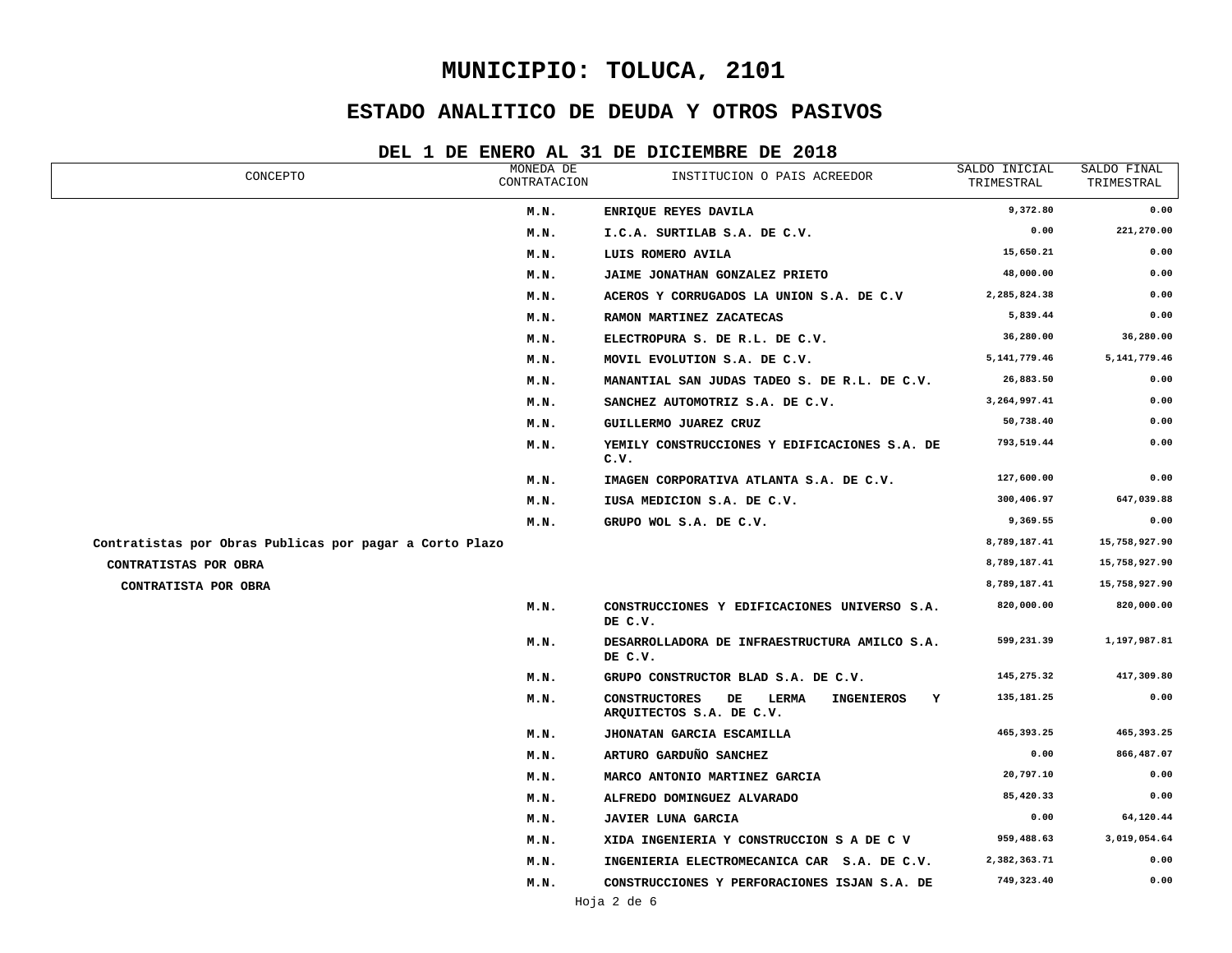## **ESTADO ANALITICO DE DEUDA Y OTROS PASIVOS**

| CONCEPTO                                             | MONEDA DE<br>CONTRATACION | INSTITUCION O PAIS ACREEDOR                           | SALDO INICIAL<br>TRIMESTRAL | SALDO FINAL<br>TRIMESTRAL |
|------------------------------------------------------|---------------------------|-------------------------------------------------------|-----------------------------|---------------------------|
|                                                      |                           | C.V.                                                  |                             |                           |
|                                                      | M.N.                      | GRUPO DRILLAC S DE R.L. DE C.V.                       | 1,947,786.20                | 0.00                      |
|                                                      | M.N.                      | ERICK ROBERTO MARTINEZ SANCHEZ                        | 478,926.83                  | 740,175.38                |
|                                                      | M.N.                      | URBANIZACIONES TURMALINA S.A. DE C.V.                 | 0.00                        | 5, 341, 598.25            |
|                                                      | M.N.                      | CONSTRUCTORA Y COMERCIALIZADORA YACON S.A.<br>DE C.V. | 0.00                        | 1,035,235.54              |
|                                                      | M.N.                      | CONSTRUCTORA NAAXA INTERNACIONAL S.A. DE C.V.         | 0.00                        | 1,791,565.72              |
| Retenciones y Contribuciones por pagar a Corto Plazo |                           |                                                       | 5,013,064.92                | 9,103,210.84              |
| RETENCIONES DE ISSEMYM                               |                           |                                                       | 1,445,625.74                | 5,139.28                  |
|                                                      | M.N.                      | 6.1% SISTEMA SOLIDARIO DE REPARTO                     | 460.70                      | 460.70                    |
|                                                      | M.N.                      | 4.625 % SERVICIO DE SALUD                             | 349.30                      | 349.30                    |
|                                                      | M.N.                      | 1.4% SISTEMA DE CAPITALIZACION INDIVIDUAL             | 105.74                      | 105.74                    |
|                                                      | M.N.                      | SEGURO DE SEPARACION                                  | 954,663.46                  | 4,223.54                  |
|                                                      | M.N.                      | DEDUCCION POR INCAPACIDAD                             | 2,069.04                    | 0.00                      |
|                                                      | M.N.                      | GRUPO NEVADO SERVICIOS ACTIVOS                        | 479,008.12                  | 0.00                      |
|                                                      | M.N.                      | SEGURO INDIVIDUAL METLIFE                             | 8,969.38                    | 0.00                      |
| RETENCIONES DE I.S.R.                                |                           |                                                       | 2,126,105.00                | 7,408,975.00              |
|                                                      | M.N.                      | RETENCIONES I.S.R.                                    | 2,121,450.00                | 7,397,196.00              |
|                                                      | M.N.                      | I.S.R. ASIMILADOS A SALARIOS                          | 4,655.00                    | 11,779.00                 |
| CUOTAS SINDICALES                                    |                           |                                                       | 86,988.61                   | 0.00                      |
|                                                      | M.N.                      | 2% RETENCIONES                                        | 63,424.84                   | 0.00                      |
|                                                      | M.N.                      | FONDO DE RESISTENCIA SUTEYM                           | 1,294.00                    | 0.00                      |
|                                                      | M.N.                      | CREDITO DE LINEA BLANCA SUTEYM                        | 22,269.77                   | 0.00                      |
| PENSION ALIMENTICIA                                  |                           |                                                       | 0.00                        | 4,674.80                  |
|                                                      | M.N.                      | NARCISO PICHARDO ARZATE                               | 0.00                        | 4,674.80                  |
|                                                      |                           |                                                       | 1,354,345.57                | 1,684,421.76              |
| SUPERVISION CONTROL Y VIGILANCIA                     |                           |                                                       | 1,354,345.57                | 1,684,421.76              |
|                                                      | M.N.                      | SUPERVISION 2%                                        | 404,099.45                  | 607,396.86                |
|                                                      | M.N.                      | SUPERVISION INSPECCION Y VIGILANCIA 0.005%            | 802,193.42                  | 857,818.10                |
|                                                      | M.N.                      | I.C.I.C. 0.5%                                         | 89,652.11                   | 140,476.48                |
|                                                      | M.N.                      | C.M.I.C. 0.2%                                         | 32,587.20                   | 52,916.93                 |
|                                                      | M.N.                      | 0.1% PARA FISCALIZACION                               | 25,813.39                   | 25,813.39                 |
| Otras Cuentas por pagar a Corto Plazo                |                           |                                                       | 760,519,279.50              | 182, 181, 692.05          |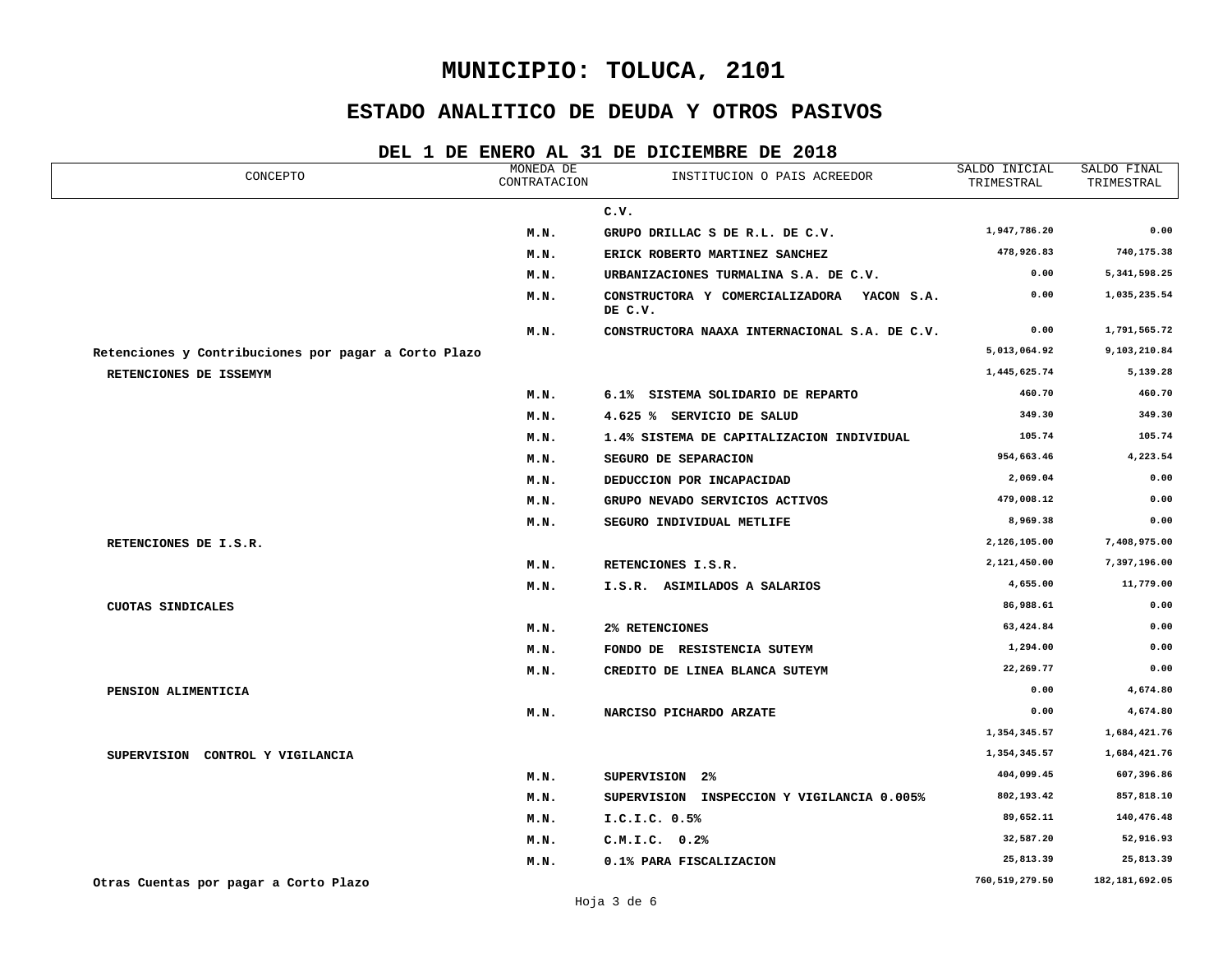## **ESTADO ANALITICO DE DEUDA Y OTROS PASIVOS**

| CONCEPTO                        | MONEDA DE<br>CONTRATACION | INSTITUCION O PAIS ACREEDOR                                                 | SALDO INICIAL<br>TRIMESTRAL | SALDO FINAL<br>TRIMESTRAL |
|---------------------------------|---------------------------|-----------------------------------------------------------------------------|-----------------------------|---------------------------|
| CUENTAS POR PAGAR A CORTO PLAZO |                           |                                                                             | 2,469,778.40                | 2,446,079.64              |
|                                 | M.N.                      | <b>ISSEMYM</b>                                                              | 2,469,778.40                | 2,446,079.64              |
| ACREEDORES DIVERSOS             |                           |                                                                             | 758,049,501.10              | 179, 735, 612.41          |
| <b>ACREEDORES DIVERSOS</b>      |                           |                                                                             | 758,049,501.10              | 179,735,612.41            |
|                                 | M.N.                      | GABINO BENITEZ BARRON                                                       | 3,596.00                    | 0.00                      |
|                                 | M.N.                      | CIA PERIODISTICA DEL SOL DEL ESTADO DE MEXICO<br>S.A. DE C.V.               | 34,744.32                   | 0.00                      |
|                                 | M.N.                      | CANAL XXI S.A DE C.V.                                                       | 0.00                        | 100,000.00                |
|                                 | M.N.                      | GOBIERNO DEL ESTADO DE MEXICO (CAEM)                                        | 4,762,738.00                | 18,478,226.80             |
|                                 | M.N.                      | COMISION NACIONAL DEL AGUA                                                  | 111,689,643.01              | 108,907,224.01            |
|                                 | M.N.                      | ERICKA GARCIA ATENOGENES                                                    | 4,451,708.18                | 4,451,708.18              |
|                                 | M.N.                      | VERIFICENTRO EL RODEO S.A. DE C.V                                           | 10,470.04                   | 0.00                      |
|                                 | M.N.                      | ANTONIO HUERTA GUTIERREZ                                                    | 118,000.00                  | 118,000.00                |
|                                 | M.N.                      | CENTRO NACIONAL DE SOPORTE DE SOFTWARE S.A.<br>DE C.V.                      | 6,380.00                    | 0.00                      |
|                                 | M.N.                      | ENRIQUE ALEJANDRO MALDONADO SANCHEZ                                         | 0.00                        | 22,500.00                 |
|                                 | M.N.                      | ORACLE DE MEXICO S.A.D E C.V                                                | 91,732.84                   | 160,532.47                |
|                                 | M.N.                      | OSCAR GLEN MORALES                                                          | 36,540.00                   | 36,540.00                 |
|                                 | M.N.                      | TELEFONOS DE MEXICO S.A.B. DE C.V.                                          | 18,033.26                   | 324,819.94                |
|                                 | M.N.                      | GOBIERNO DEL ESTADO DE MEXICO (3% SOBRE<br>EROGACIONES POR REMUNERACIONES ) | 469,316.00                  | 1,432,123.00              |
|                                 | M.N.                      | MUNICIPIO DE TOLUCA                                                         | 630, 195, 157.76            | 38, 173, 284.00           |
|                                 | M.N.                      | BIMSA REPORTS S.A. DE C.V.                                                  | 22,000.00                   | 0.00                      |
|                                 | M.N.                      | INMUEBLES Y CONSTRUCCIONES DEL CARMEN S.A. DE<br>c.v                        | 32,654.00                   | 0.00                      |
|                                 | M.N.                      | COLEGIO DE INGENIEROS CIVILES DEL ESTADO DE<br>MEXICO A.C.                  | 10,100.00                   | 0.00                      |
|                                 | M.N.                      | MUCIO GOMEZ LOPEZ                                                           | 1,500.01                    | 1,500.01                  |
|                                 | M.N.                      | AT&T COMUNICACIONES DIGITALES S. DE R.L. DE<br>c.v.                         | 29, 344.78                  | 0.00                      |
|                                 | M.N.                      | ORION REGISTRAR MEXICO S.A. DE C.V.                                         | 78,300.00                   | 0.00                      |
|                                 | M.N.                      | MET LIFE MEXICO S.A.                                                        | 950,439.92                  | 0.00                      |
|                                 | M.N.                      | ARVA LABORATORIO DE ANALISIS INDUSTRIALES<br>$S.A.$ DE $C.V.$               | 89,408.16                   | 0.00                      |
|                                 | M.N.                      | WORLD TRADING PARTNERS S.A. DE C.V.<br>Hoja 4 de 6                          | 11,105.06                   | 0.00                      |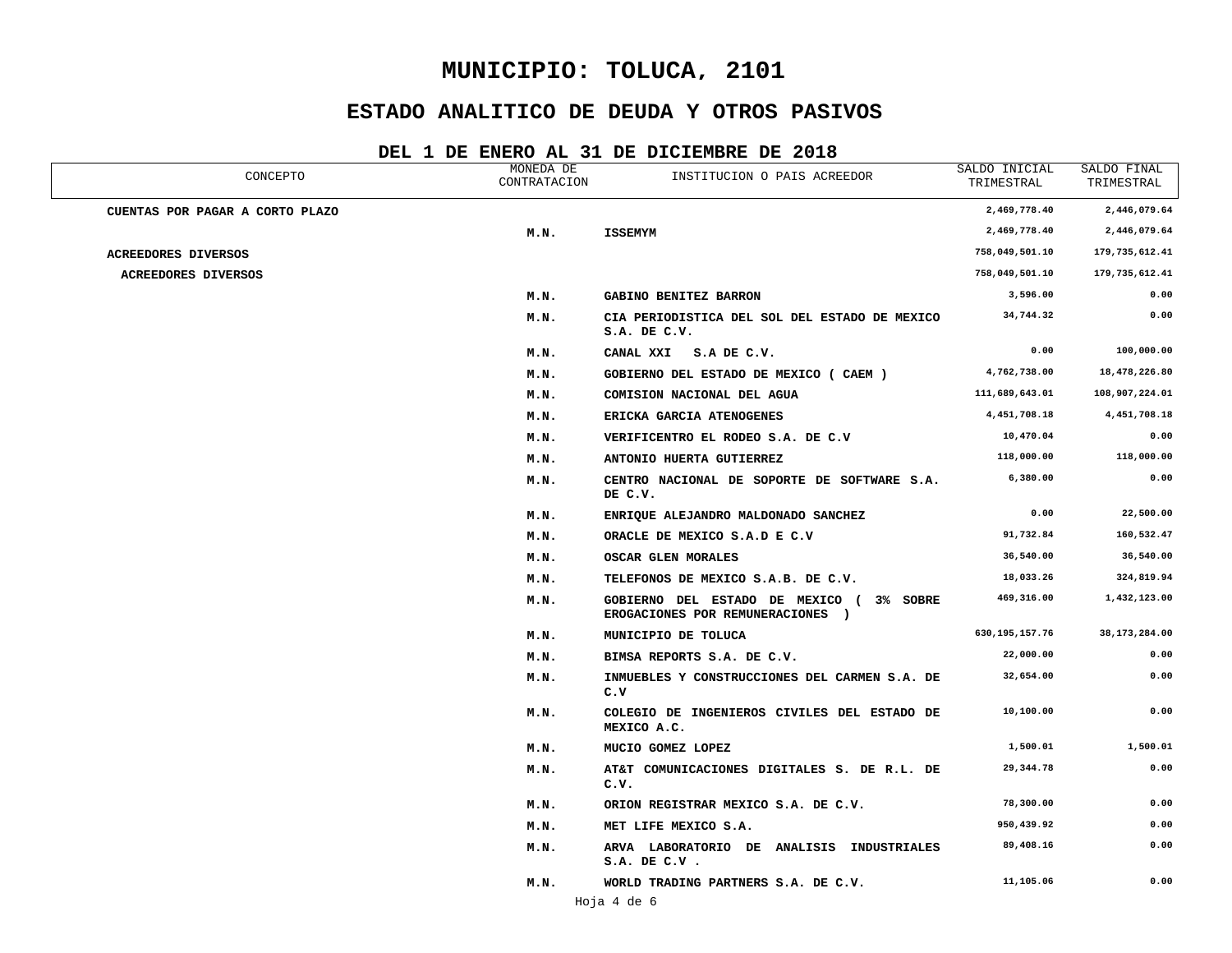## **ESTADO ANALITICO DE DEUDA Y OTROS PASIVOS**

| CONCEPTO                                       | MONEDA DE<br>CONTRATACION | INSTITUCION O PAIS ACREEDOR                  | SALDO INICIAL<br>TRIMESTRAL | SALDO FINAL<br>TRIMESTRAL |
|------------------------------------------------|---------------------------|----------------------------------------------|-----------------------------|---------------------------|
|                                                | M.N.                      | RADIOMOVIL DIPSA S.A.D E C.V.                | 3,667.00                    | 0.00                      |
|                                                | M.N.                      | GOBIERNO DEL ESTADO DE MEXICO (3.5 % AMSA)   | 4,607,331.00                | 7,529,154.00              |
|                                                | M.N.                      | SALVADOR PADILLA LUIS                        | 235,950.16                  | 0.00                      |
|                                                | M.N.                      | CDM-HOLDING INTERNATIONAL GROUP S.A. DE C.V. | 89,641.60                   | 0.00                      |
| Pasivos Diferidos a Corto Plazo                |                           |                                              | 715,960.47                  | 0.00                      |
| Ingresos Cobrados por Adelantado a Corto Plazo |                           |                                              | 715,960.47                  | 0.00                      |
| COBROS ANTICIPADOS                             |                           |                                              | 715,960.47                  | 0.00                      |
|                                                | M.N.                      | <b>EJERCICIO</b>                             | 715,960.47                  | 0.00                      |
| Otros Pasivos a Corto Plazo                    |                           |                                              | 1,063,272.40                | 742,777.67                |
| Ingresos por Clasificar                        |                           |                                              | 1,063,272.40                | 742,777.67                |
| INGRESOS POR APLICAR                           |                           |                                              | 1,063,272.40                | 742,777.67                |
| INGRESOS POR APLICAR                           |                           |                                              | 1,063,272.40                | 742,777.67                |
|                                                | M.N.                      | OXXO                                         | 6,880.00                    | 6,492.00                  |
|                                                | M.N.                      | BANCO HSBC 4100119693                        | 135,789.17                  | 63,809.80                 |
|                                                | M.N.                      | BBVA BANCOMER CTA. 0148618283                | 629,990.06                  | 486,983.06                |
|                                                | M.N.                      | SCOTIA BANK 03800440213                      | 4,957.00                    | 4,957.00                  |
|                                                | M.N.                      | SANTANDER S.A. 51500248545                   | 14,256.08                   | 13,091.08                 |
|                                                | M.N.                      | <b>BANORTE 0198147534</b>                    | 17,759.00                   | 17,444.00                 |
|                                                | M.N.                      | HSBC 4025149444                              | 388.00                      | 388.00                    |
|                                                | M.N.                      | <b>BANAMEX 8117396</b>                       | 239,514.73                  | 138,139.73                |
|                                                | M.N.                      | AMERICAN EXPRESS                             | 11,473.00                   | 11,473.00                 |
|                                                | M.N.                      | BBVA BANCOMER 0199034730                     | 2,265.36                    | 0.00                      |